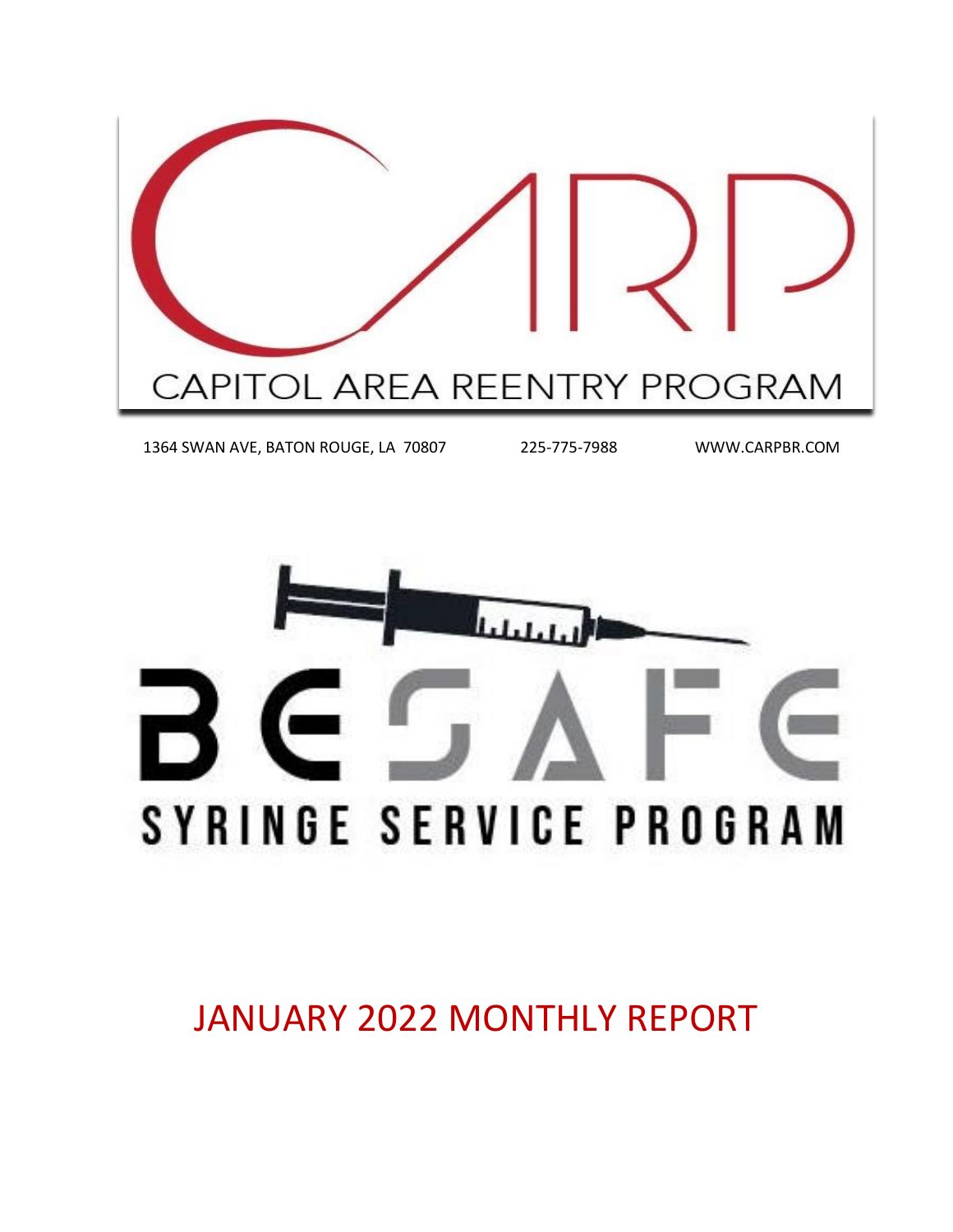

\*This number denotes multiple contacts by some clients, so the total number of actual clients is 519.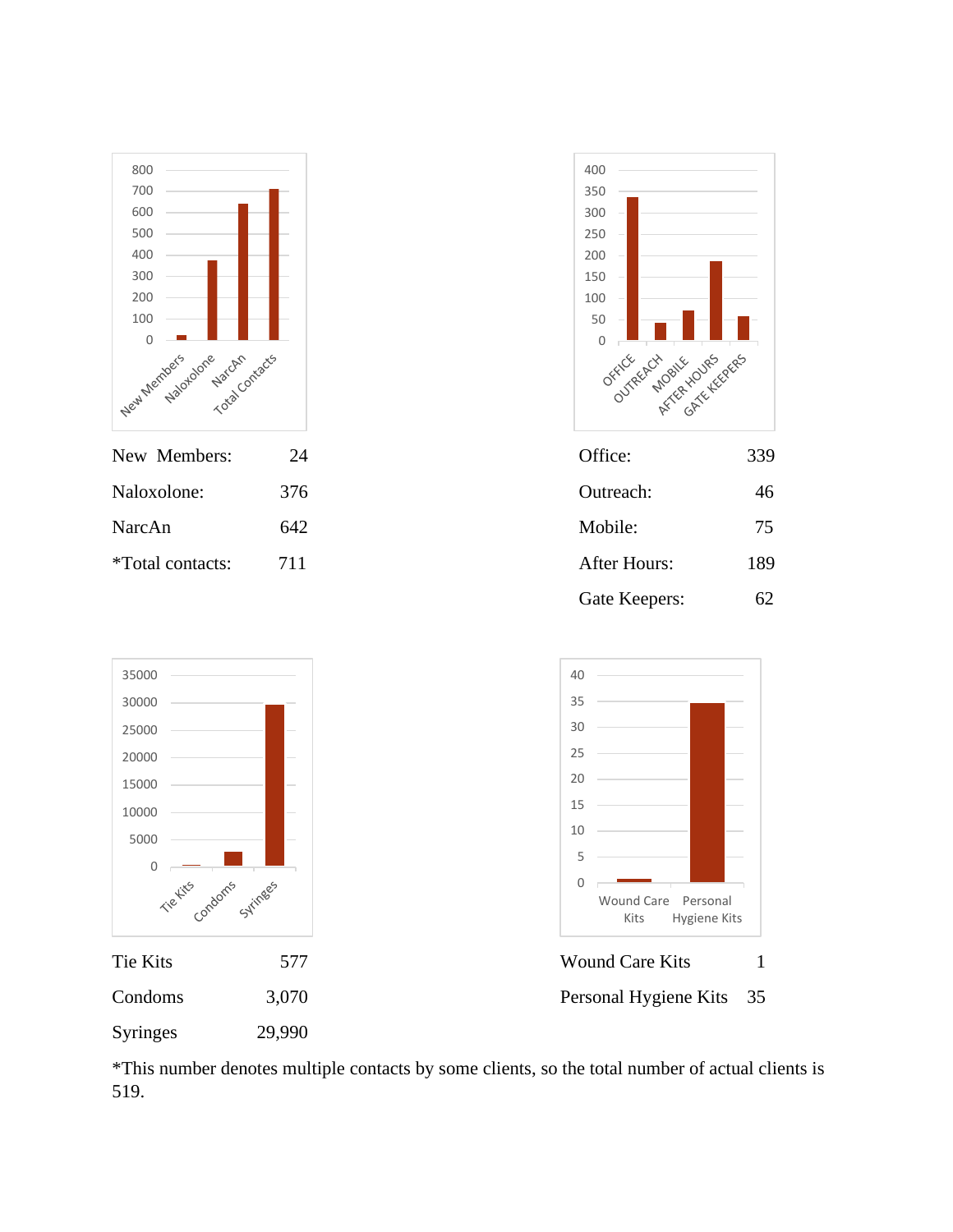#### Intake Forms







Not Answered:

Stable Housing: 232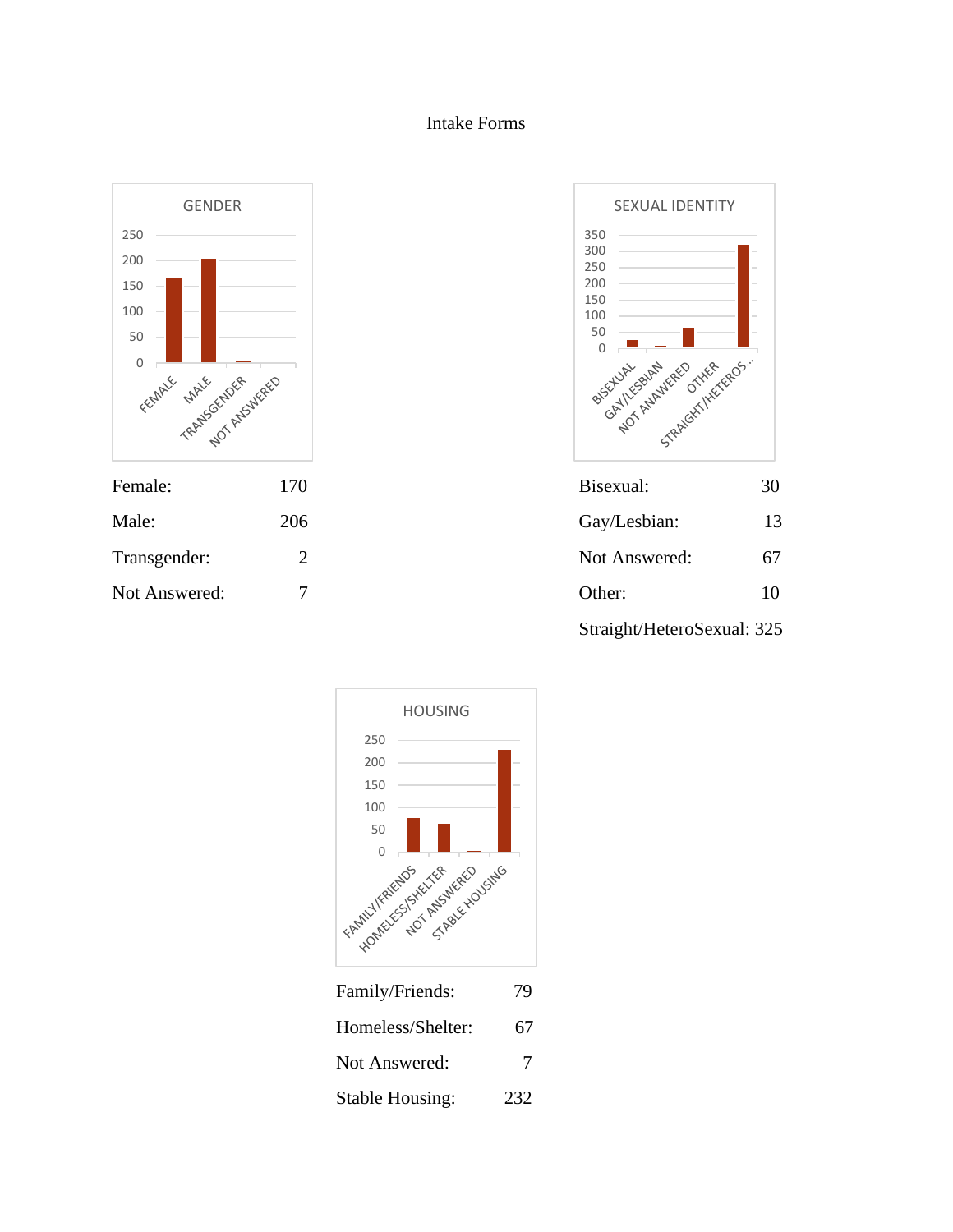



# Breakdown by City:

| 70047 Destrehan-1       | 70058 Harvey-1       | 70364 Houma-1           | 70401 Hammond-1     |
|-------------------------|----------------------|-------------------------|---------------------|
| 70403 Hammond-1         | 70441 Greensburg-1   | 70449 Maurepas-1        | 70462 Springfield-1 |
| 70466 Loranger-1        | 70507 Lafayette-2    | 70706 Watston-16        | 70714 Baker-12      |
| 70719 Brusly-1          | 70722 Clinton-2      | 70726 Denham Springs-29 | 70729 Erwinville-1  |
| 70732 Aline-1           | 70734 Geismar-2      | 70737 Gonzalez-5        | 70739 Central-8     |
| 70744 Holden-2          | 70748 Jackson-2      | 70749 Jarreau-1         | 70754 Livingston-6  |
| 70755 Livonia-3         | 70757 Ramah-1        | 70760 New Roads-2       | 70764 Plaquemine-7  |
| 70767 Port Allen-2      | 70769 Prairieville-7 | 70770 Central-1         | 70774 St Amant-5    |
| 70775 St Francesville-1 |                      | 70776 St Gabriel-3      | 70777 Slaughter-8   |
| 70778 Sorrento-2        | 70780 St Gabriel-3   | 70783 Ventress-1        | 70785 Walker-11     |
| 70788 Bayou Goula-1     |                      | 70791 Zachary-2         |                     |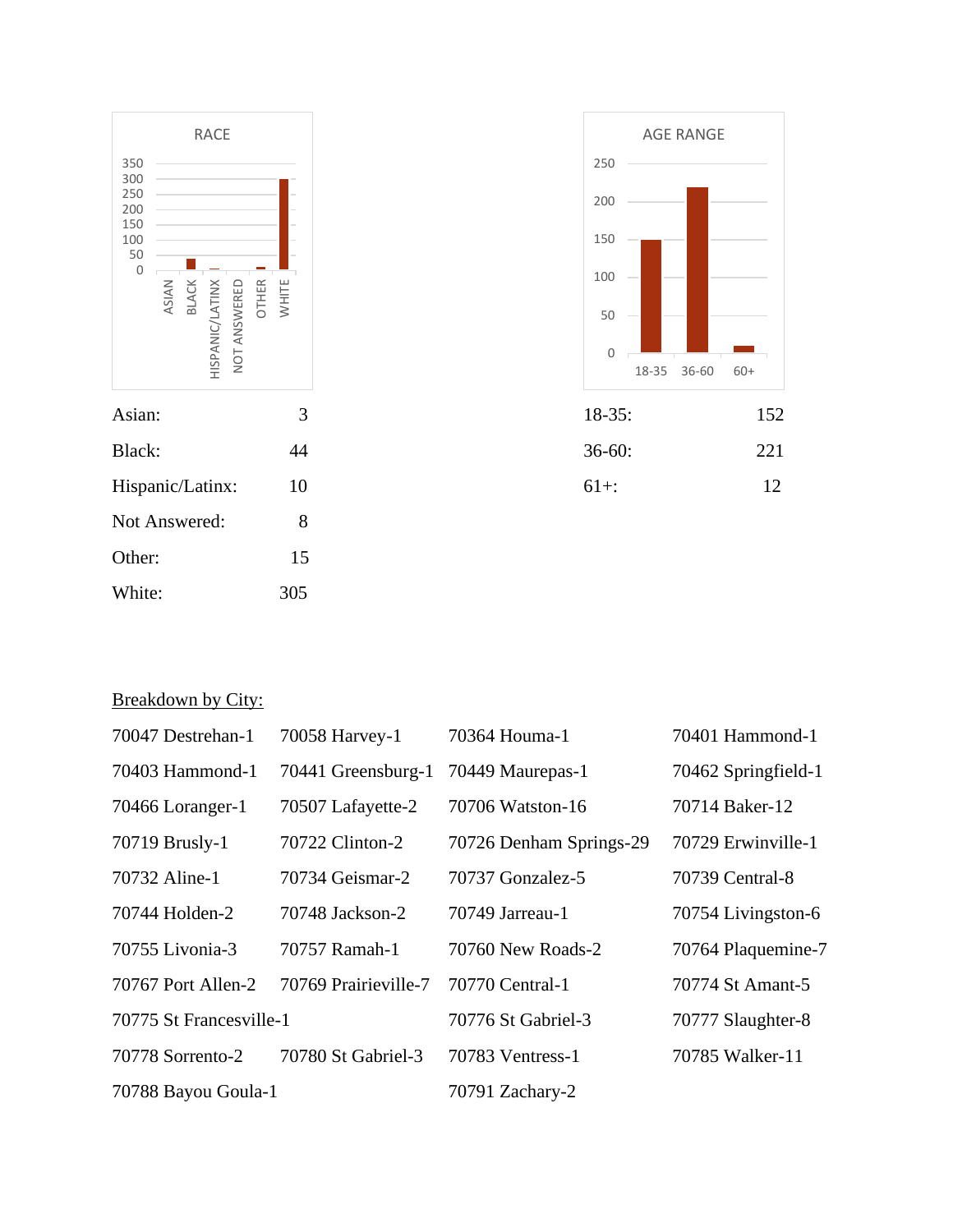Baton Rouge by Zip Codes:

| 70802-12 | 70805-14 | 70806-12   | 70807-10 |
|----------|----------|------------|----------|
| 70808-14 | 70809-14 | 70810-11   | 70811-6  |
| 70812-2  | 70814-8  | 70815 - 15 | 70816-48 |
| 70817-12 | 70818-17 | 70819-5    | 70820-3  |

| <b>Health Insurance</b> |     | <b>Been arrested with Paraphernalia</b> |     |
|-------------------------|-----|-----------------------------------------|-----|
| Medicaid/Medicare       | 237 | No                                      | 251 |
| None                    | 59  | Not Answered                            | 126 |
| Not Answered            | 67  | <b>Yes</b>                              | 8   |
| Private                 | 22. |                                         |     |

| # of people you supply syringes |     | # of NarcAn supplied to others |     |
|---------------------------------|-----|--------------------------------|-----|
| $2$ to 5                        | 195 | $2$ to 5                       | 160 |
| $6$ to 9                        | 108 | $6$ to 9                       | 122 |
| $10+$                           | 19  | $10+$                          | 22  |
| Just Me                         | 6   | Just Me                        | 14  |
| Not Answered                    | 4   | Not Answered                   | 15  |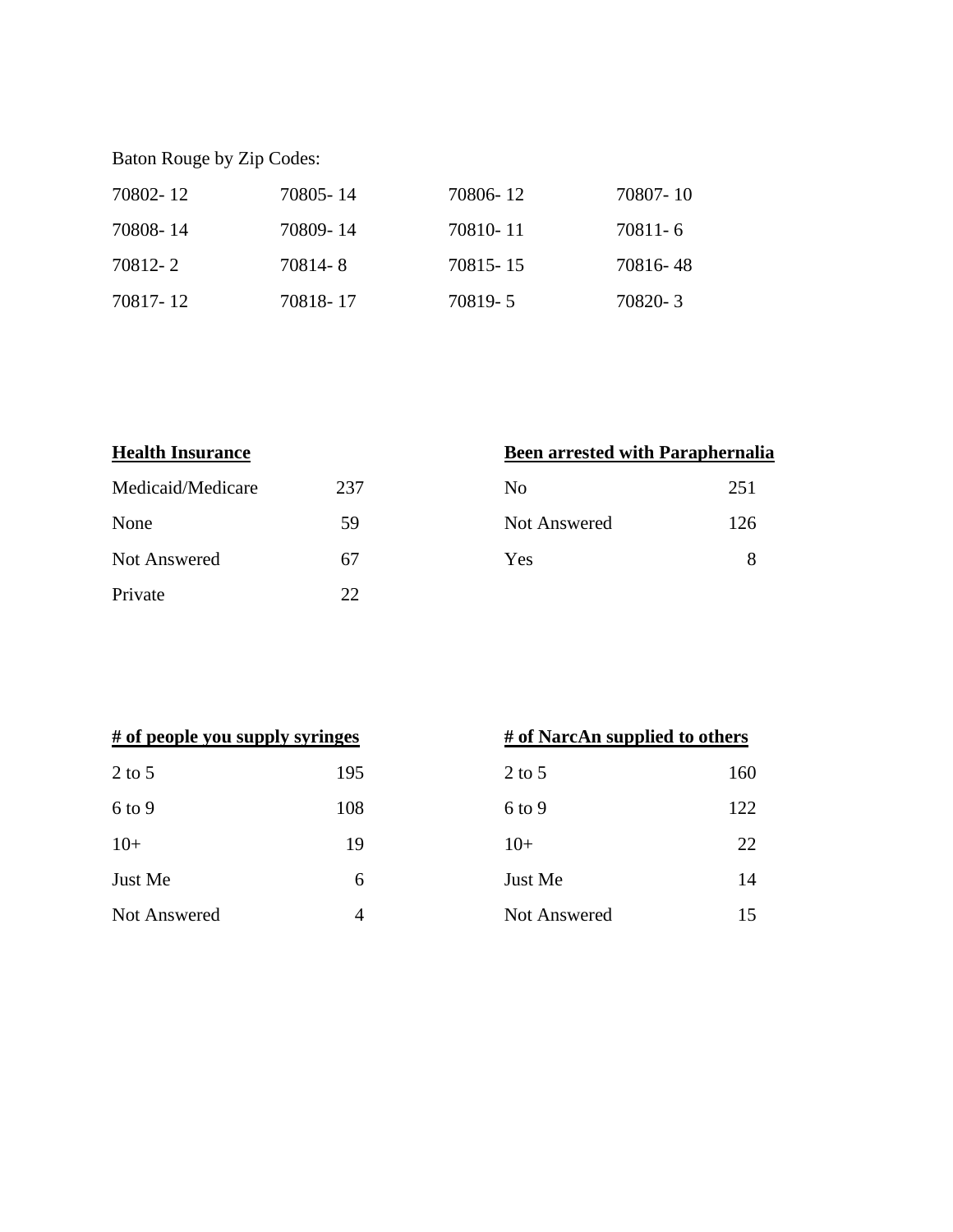| # of times NarcAn used on self |     | # of times NarcAn used on others |     |
|--------------------------------|-----|----------------------------------|-----|
| $1$ to 5                       | 180 | $1$ to 5                         | 150 |
| 6 to 10                        | 129 | 6 to 10                          | 118 |
| Never                          | 21  | $11+$                            | 51  |
| <b>Not Answered</b>            | 12  | Never                            | 13  |
|                                |     | $\mathbf{r}$                     |     |

| # of times NarcAn used on others |     |
|----------------------------------|-----|
| 1 to 5                           | 150 |
| 6 to 10                          | 118 |
| $11+$                            | 51  |
| Never                            | 13  |
| Not answered                     |     |

| <b>Types of Drugs Injected</b> |     | Other drugs used          |     |
|--------------------------------|-----|---------------------------|-----|
| All of the above               | 165 | Combination               | 191 |
| Cocaine                        | 112 | <b>Hormones</b>           | 75  |
| Heroin                         | 36  | Not Answered              | 37  |
| Meth/Speed                     | 8   | <b>Prescription Pills</b> | 33  |
| <b>Not Answered</b>            | 5   | Suboxone/Subutex          |     |
| Other                          | 8   |                           |     |

| # of times you inject a day |     |              | # of syringes you use weekly |  |
|-----------------------------|-----|--------------|------------------------------|--|
| $1$ to $2$                  | 133 | $1$ to 5     | 97                           |  |
| $3$ to                      | 81  | 6 to 10      | 95                           |  |
| $5$ to $6$                  | 75  | 11 to 20     | 64                           |  |
| $7+$                        | 35  | $21+$        | 71                           |  |
| Not answered                | 11  | Not Answered | 8                            |  |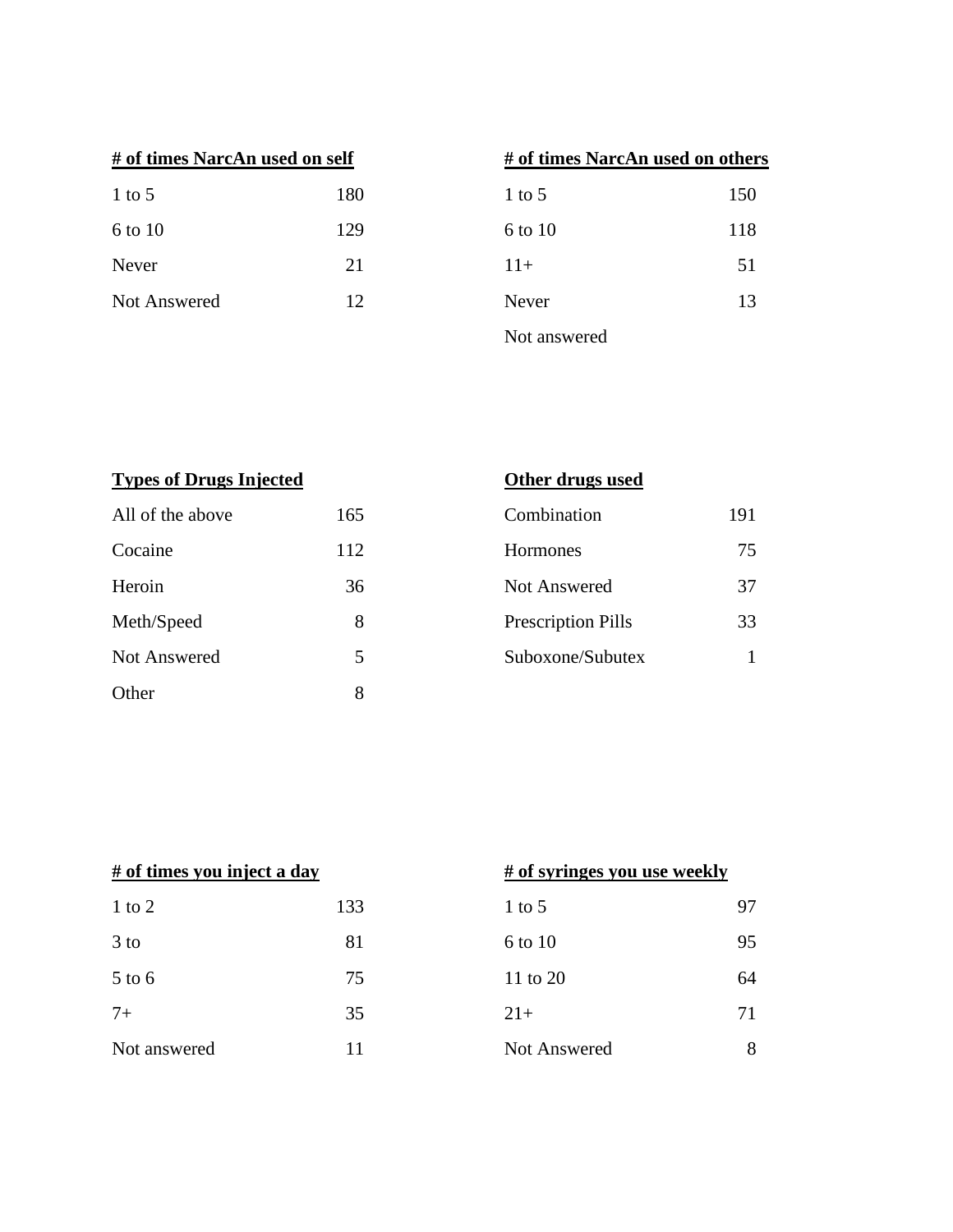| How did you start?   |     |                   | How often do you frequent us? |  |
|----------------------|-----|-------------------|-------------------------------|--|
| Family               | 124 | Bi-monthly        | 66                            |  |
| Friends              |     | Bi-weekly         | 94                            |  |
| <b>Health Issues</b> | 51  | Daily             | 46                            |  |
| <b>Not Answered</b>  | 55  | <b>First Time</b> | 42                            |  |
| Pills                | 12  | Monthly           | 31                            |  |
| Recreation           | 5   | Not Answered      | 25                            |  |
|                      |     | Not Often         | 12                            |  |
|                      |     | Often             | 6                             |  |
|                      |     | Weekly            | $\overline{4}$                |  |

| How often do you share syringes |     | Age when you began using |     |
|---------------------------------|-----|--------------------------|-----|
| Never                           | 297 | 17<                      | 74  |
| Not Answered                    | 10  | 18 to 35                 | 192 |
| Often (75%)                     | 7   | $36$ to 60               | 45  |
| Rarely $(25%)$                  | 57  | $61+$                    | 4   |
| Sometimes (50%)                 | 14  | Not Answered             | 70  |

| Age when you began using |     |
|--------------------------|-----|
| 17<                      | 74  |
| 18 to 35                 | 192 |
| 36 to 60                 | 45  |
| $61+$                    | Δ   |
| Not Answered             | 70  |

## **How do you dispose of syringes?**

| Burn                     |     |
|--------------------------|-----|
| <b>Not Answered</b>      | 8   |
| <b>Sharps Containers</b> | 121 |
| Trash                    | 247 |